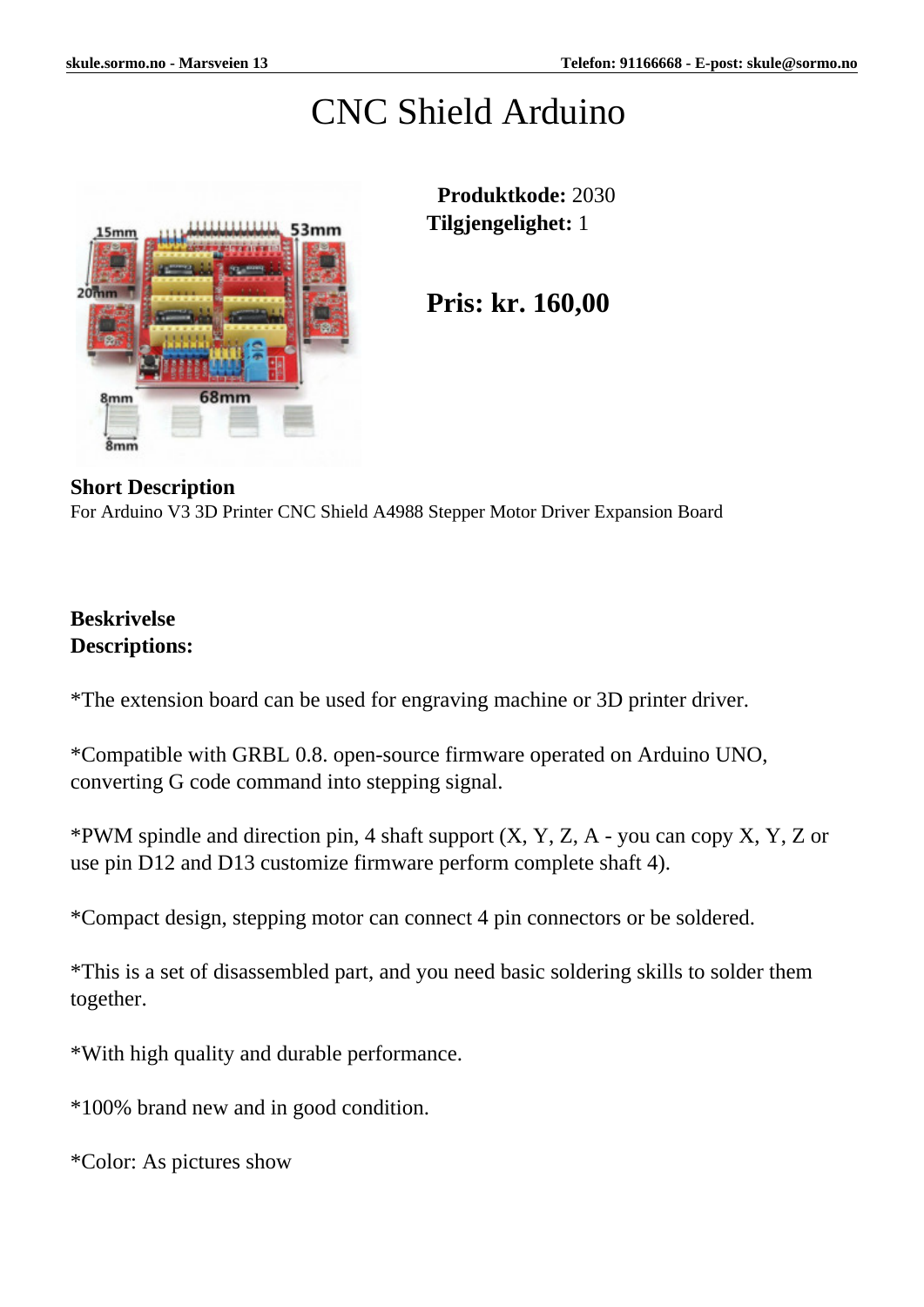\*Heat sink dimension: about 8 \* 8mm

CNC expansion board:

\*Version: V3.0

\*Voltage: DC 12V-36V(only DRV8825 driver can handle up to 36V, so please consider voltage for power supply)

\*Board dimension: about 68 \* 53mm

A4988 driver:

\*Thermal shutdown circuit: Yes

\*Cross current protection: Yes

\*Ground fault protection: Yes

\*Short circuit protection: Yes

\*Compatible logic voltage: 3.3V and 5V

\*Five step modes: full,  $1/2$ ,  $1/4$ ,  $1/8$  and  $1/16$ 

\*Dimension: about 20 \* 15mm

\*Mix with slow current attenuation model.

\*Internal UVLO and low RDS (on) output.

\*Automatic current attenuation mode detection/select.

\*Phase-in rectifier, low power consumption.

# **Package including:**

1 \* V3 Extension Board

4 \* Drivers

4 \* Heat Sinks